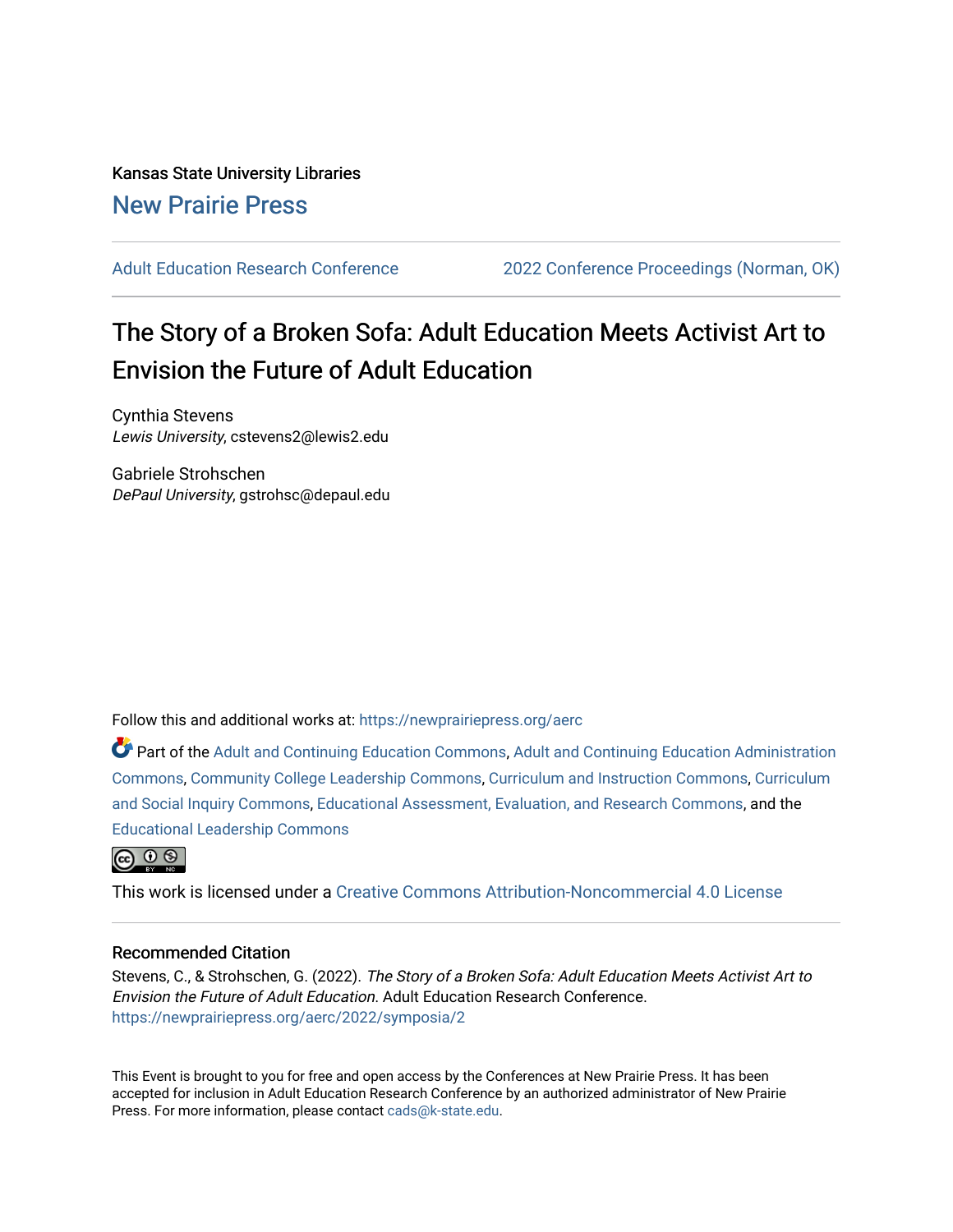## **The Story of a Broken Sofa: Adult Education Meets Activist Art to Envision the Future of Adult Education**

Cynthia Stevens<sup>1</sup> and Gabriele Strohschen<sup>2</sup> <sup>1</sup> Lewis University <sup>2</sup> DePaul University

#### **Abstract**

This AERC Symposium addressed envisioning an Adult Education structure that meets societal needs. Within an activist art project paradigm, old and new adult education theories and practices informed the discussion.

*Keywords:* 21st Century Education, Metagogy, Activist Art, CbLP, Service Learning, PLA

The purpose of Adult Education, a hotly debated topic, continues to pique the interest of educators. From workforce development to liberatory education for social justice, adult education has been scaffolded by many an ideology. In our current world re-ordering with violent upheavals and pandemic-ridden panicking denizens, we have added developing intercultural effectiveness competencies, geo-political partnering, and racial healing to the menu of principles that guide our profession. Now is a critical time to problem-pose and identify how Adult Education can build this elusive *better quality of life for all* we promote as our profession's raison d'être. With that in mind, the constructs and ideas for this Symposium at the 63rd AERC reflected many contemporary themes, encouraging students, researchers, and practitioners to *enter into lively debate over the future direction and research of adult education*.

Our Symposium entitled, *The Story of a Broken Sofa: Adult Education Meets Activist Art to Envision the Future of Adult Education,* focused on the purpose of Adult Education and how it ought to evolve during this time of global trends, shocks, and changes. As facilitators, we brought diverse vantage points to the table for further discourse in our field. At this writing, the many voices we expected to hear at the Symposium have not yet been amplified in a follow-up summary to be included here. Nonetheless, such is the plan to inform our broader community of practice of the diverse and conflicting perspectives and concerns. We invite the readers to contribute to the discourse, whether that be within their community of practice or by reaching out to us for continuing dialogue. We believe it is indeed a critical time for those who are tasked with educating adults as much as the to-be-educated to speak up and be at the decision-making table when it comes to the content and format of teaching and learning.

#### **The Concerns**

Formal or non-formal, Adult Education has had significant impact on the forming of its denizens from the beginning of the profession being recognized as such in the USA. From hosiery factories to Americanization programs in the early 1800's, to the Farmers Institutes in the mid-1800s, to vocational education since the early 1900s, to the ABE and literacy movements of the mid-1900s, to technical and other training programs geared at industry and military needs in the 2000s, the US government legislated a vast variety of adult education programs (Chugai, 2014). Simultaneously over the centuries, community-initiated endeavors sprang up with the changing needs of society during transitionary social movements as much as via influences from abroad. In recent history, these included the Chautauqua Institute (Rieser, 2003) and the Highlander Institute (Horton et al., 1997), the Black Panther Party's liberatory education programs (Alston, 2017), and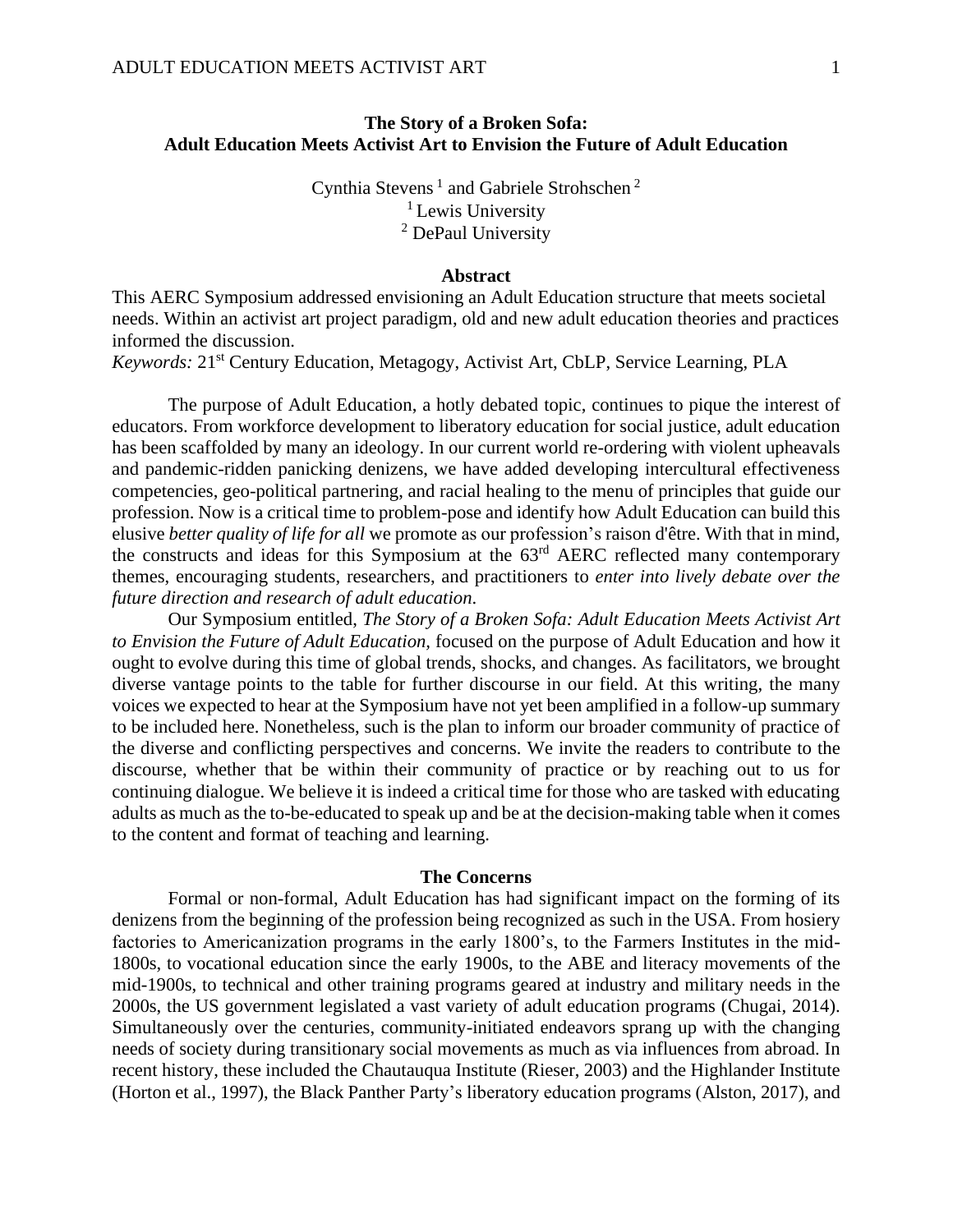the many Freirean-inspired community-based initiatives and programs that emphasized education as a means for emancipation of self and communities as much as for liberation from prevailing systems and oppression (Freire, 1970; Facundo, 2014).

Controversial as any of these examples of adult education programs may be from any vantage point, they created the landscape within the social institution *Adult Education* continues to exist. For decades, tomes of research by academics, practitioner-scholars, and activists have called for critical reflection on the authentic needs of people. Such efforts are in evidence in the global arena with the many internationally informed declarations, e.g., the *2003 World Declaration on Higher Education for the 21st Century: Vision and Action* (UNESCO, 2003), or the *Hamburg Declarations* by participants at the 5<sup>th</sup> International Conference on Adult Learning (2009). Yet, in spite of these voices, in the main, our Adult Education praxis has not yet adjusted to our changed and changing world. The calls for intercultural competence have been heard by many scholars (e.g., Strohschen & Elazier, 2007; Han, 2011; Gourlay & Strohschen, 2019), calling for educational policy reform and curricula that are organized around 21<sup>st</sup> Century knowledge, skills, and attitudes. Recently, Darling-Hammond et al.  $(2022)$  spoke again to the sort of  $21<sup>st</sup>$  Century skills necessary for informed and internationally competitive citizens. Focused on the future by design, critical thinking, problem-solving, research, investigation, explanation, analysis, and openended project-based assessment ought to include problem-based learning approaches with learners engaged individually and collaboratively in self-initiated projects, they insist.

Given this orientation, the main concerns that were to be addressed at this AERC Symposium pivoted on current global transformations and their implications on education enterprises, research, and the societal obligations of our education institutions. The discourse was to be informed by participants at the Symposium as much as by a variety of stakeholders in the presented community-based learning project (CbLP). The intent was to pose and discuss any given concern but to do so from disparate perspectives of participants. Therefore, we first teased out approaches to educating adults by providing a multi-dimensional example: an activist art project. This illustrated how an ABCD-informed assessment uncovers myriad values and assets to address community needs. It also clarified multiple teaching approaches, highlighting multiple theories, practices, and ideologies. Insights from students, NfP leaders, artists, and faculty engaged in such activist art projects showed:

- o How community engagement, self-empowerment, self-efficacy, and entrepreneurship development among community members can be achieved by working jointly on a guided upholstery activist art projects such a *Teena's Legacy* concept (Smith, n.d.)
- o How CBE for university students can be designed in cross-cultural, cross-sector teams, grounded in activities that meet authentic needs of a community as defined by community residents and learned and practiced within a CbLP (i.e., teaching and learning skills such as action research, ISD, canvassing, marketing, ABCD strategies, project planning, social justice projects, liberatory education techniques, event planning, foreign language, and so much more)
- $\circ$  How NfP staff and faculty can benefit from collaboratively designed curricula with clearly defined tasks for students and personalized purposes (e.g., pre-service learning project training, engagement by faculty at community sites with their students; instructional methods and content co-designed with NfP staff based on community needs, authentic assessment of learning outcomes by means other than writing papers or taking tests).

Hence, service-learning (*on steroids*) expanded with CBE, the Metagogy theorem, CbLPs, and PLA were examined for their interrelatedness. The remainder of this paper briefly delineates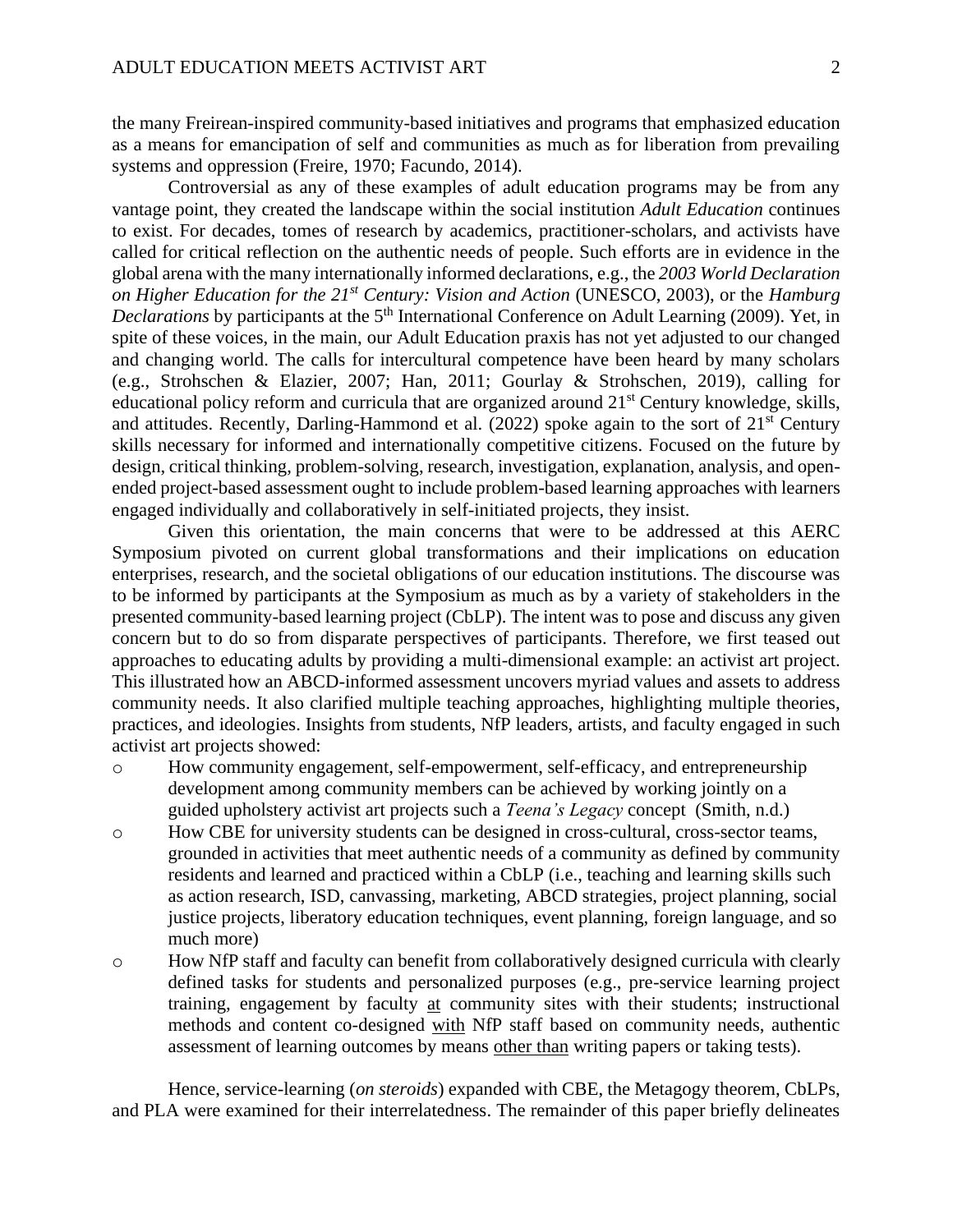key concepts considered during the Symposium. With the summary and conclusion, we hope to entice the readers to engage in a continued dialogue within collaborative exchanges and crossprogram sharing of practices in written or *zooming* formats. We invite you to join us on as we move forward with our inquiry and commitment to re-amplify our voices. As put so succinctly by Palmer and Zajonc (2010),

The richness of the world will not reveal itself by a single means of inquiry. Not only are many questions required, but they must be posed and explored in different ways, each one of which illuminates the word from another direction, inner as well as outer. (p. 93)

# **Toward a Praxis of Inclusion: Teaching and Learning Together The Symposium Discussion Starter**

The founder of the concept, Jamika Smith of *Teena's Legacy*, described activist art projects: how a tattered sofa or chairs is re-upholstered in a design informed by denizens of a disinvested community. Project participants and artists chimed in via brief video reflections. The sofa or chair designs typically depict needs, assets, and hopes of a community in the form of creative images and adornments. Such projects consist of a 6-session workshop with several demonstration events at community centers to provide access to this approach locally and engage neighbors and artists in the neighborhoods in self- and social/community transformation. Prior to, as much as a means for, recruitment of participants, demonstration events are an opportunity for participants to collectively design and upholster a chair at each event. The themes for the discussion vary. For example, one recent chair upholstery demonstration event in the Austin neighborhood of Chicago fell on the 2022 International Women's Day with the theme of *#BreakTheBias*. The discussion focused on stereotypes about women; and short phrases were shouted out, then written by participants on an old, dirty chair. The group tore off the old, reupholstered the chair, and engaged in lively discussion on the status of women.

# **The Concept**

#### *Art opens the closets, airs out the cellars and attics. It brings healing* (Julia Cameron)

The overall concept of any of Jamika's projects intends to merge culture, visual arts, and fine crafting with community engagement to provide not only access to *doing* art, but also to celebrating creativity and assets in a community as a means to identify and address community needs. By designing and creating textile art for rejuvenating broken furniture, participants express how culturally-grounded images, perspectives on a neighborhood, and visions for a better future can bring the community together and work for change. In intergenerational groups made up of community members and grassroots organizations, such activities lead to (re)habilitating, (re)energizing, and (re)vitalizing individuals and the neighborhood. Re-upholstered in guided workshops with local creatives, a sofa or a chair tells the neighborhood story and sharing the story can, indeed, mobilize a community when art shows the way.

While learning design, creating covers, and upholstering the chairs, participants engage in critical discussions on neighborhood issues, share concerns and ideas, and analyze the upholstery process as a *metaphor for renewal*. These activities set a course for a movement of healing action and community building. The message depicted in the upholstery design comes from the souls of the neighborhood. The creations are brought to other communities to share the stories they tell, often finding common ground across communities. It is often *safer* to identify *issues* through creative expressions than speaking up in community meetings about them. The ultimate goal of Jamika's projects is to engage neighborhood groups and allies with activist art as a means for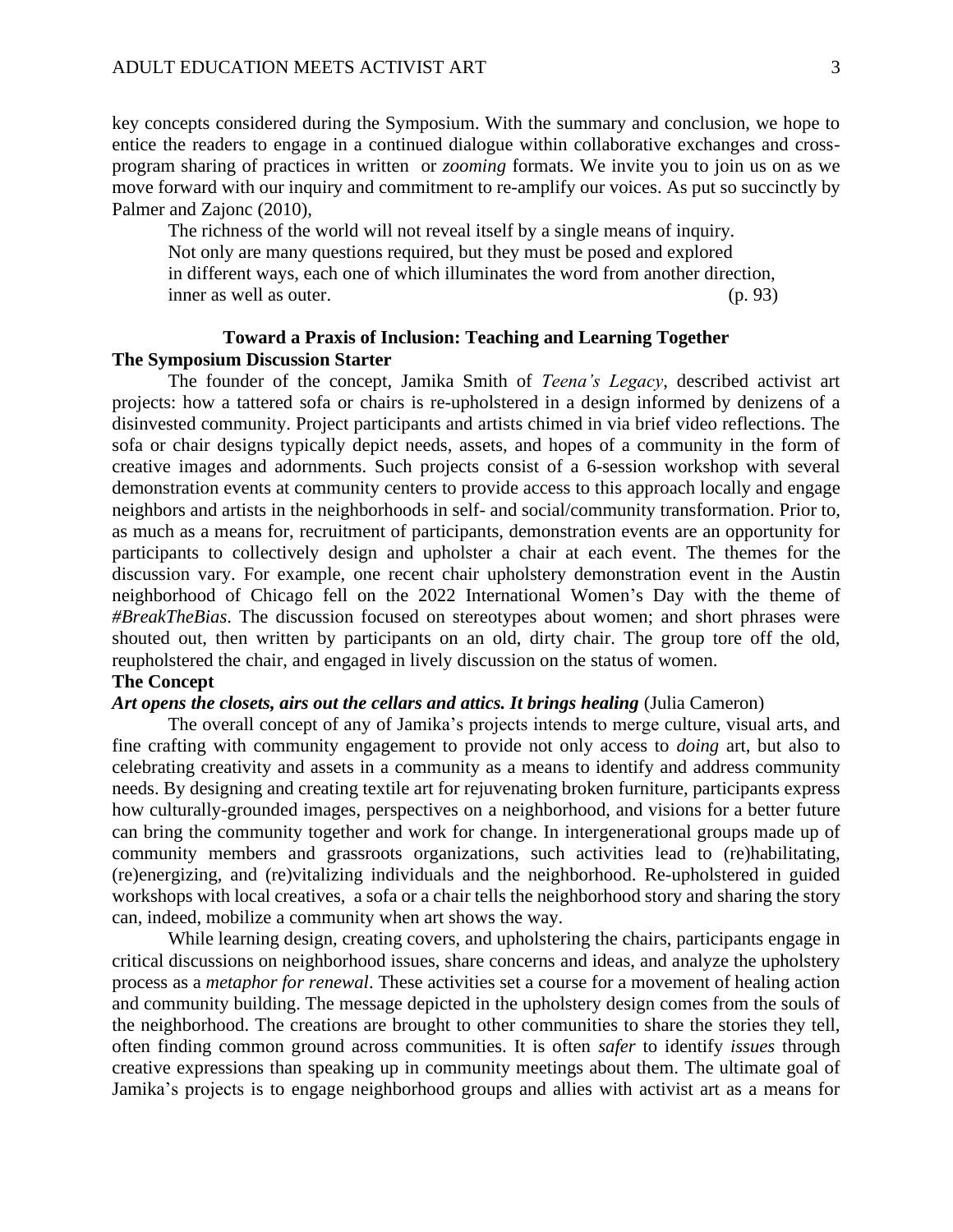individual and community empowerment, cross-neighborhood organizing, and strengthening civic engagement across prevailing *~isms* and boundaries to recognize the assets that do exist.

Clearly, this lends itself for multi-faceted service learning. Activist art has a long history in mobilizing disenfranchised communities to address issues and inspire change and to connect *outsiders* with the reality of the communities. Playing a pivotal role in social-justice struggles (e.g., from IWW to Civil Rights to BLM movements), art and artists have contributed to change as much as to creating new art forms. *Teena's Legacy* (Smith, n.d.) and partners are committed to a vision of healing and resurrection. The projects increase the capacity of participants to visualize change, in self and for the community. Ultimately, when a diverse group of disparate people engage in mutual support during an upholstery project, make connections, and find common ground in a safe space, personal transformation and community development becomes a *seen* possibility. **Connecting to the Future: Metagogy, PLA, and Adult Learning**

#### *Metagogy*

With *Metagogy*, Strohschen and Associates (2016) described an inclusive approach to instruction *by, with, and for* student and teacher that emphasizes collaborative teaching and learning. Metagogy is not another *~gogy*. It draws from many theories and philosophies, moving instructional approaches on a *spectrum* in a progressive and retrogressive manner*,* i.e., from dependent/more directive to interdependent/less directive, as best suited and aligned for a learning task and the level of readiness of a learner. It is grounded in disparate ideologies and philosophies that are *blended* to encourage a *both-and* attitude toward selecting instructional strategies, methods, and techniques to meet given learning tasks (Strohschen, 2009). Reciprocal relationships are formed wherein all stakeholders alternate teaching and learning roles for the advantage of individual and community growth and transformation (Strohschen, 2014; Strohschen & Associates, 2016). Within a metagogical mindset, content and format of Adult Education becomes collaboratively implemented to serve individuals within a social justice-oriented goal that might be achieved when equal economic, political and social rights, and opportunities exist for all. With this, the *Metagogy* theorem offers a relatively simple effort to lead to needed (and that means determined by denizens, business leaders, elected officials, educators) systemic changes inside of Adult Education academic structures.

Once values and assumptions are critically examined (Brookfield, 1995), leadership can be provided by educators in designing and implementing ABCD and critical-emancipatory, actionbased, CbLP-informed within collaboratively implemented strategies and methods. In other words, an *Adult Education* that meets the changed and changing needs of today's adults. Civic engagement and social justice-oriented research projects ought to grow organically to achieve desired results through collective action. A solid example of this kind of approach is described in the Gustavus Adolphus College Community-based Service & Learning unit. The College is classified by Camus Connect (See [https://compact. org/who-we-are/\)](https://compact.org/who-we-are/) and received the Carnegie Foundation Elective Community Engagement Classification. The approach is based on these program principles, which are congruent with the goals of PAR and CbLP such as our activist art project:

- o **Reflective Practice:** Course requirements and syllabus provide a method for students to reflect on what they learned through the engaged experience and how these relate to the subject of the course, as well as to students' civic development and responsibility
- o **Community Partner Involvement:** Community partners are consulted at key stages during the project and their input is woven into project implementation. A final evaluation of the project and partnership is completed, shared appropriately, and used to make needed changes to future activities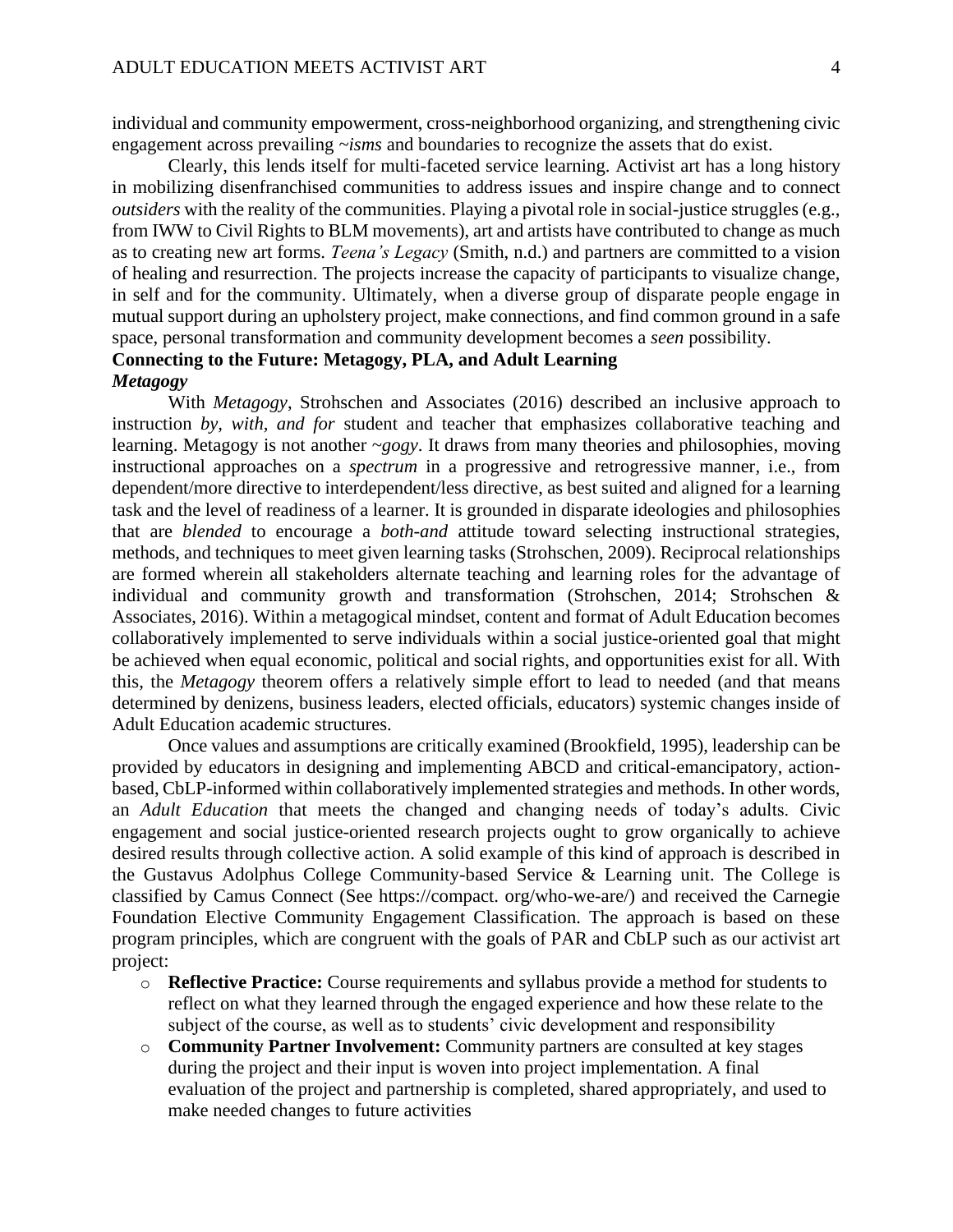- o **Focus on Realistic Solutions:** Research results and recommendations focus on realistic solutions and appreciation of community assets rather than merely pointing out problems and deficits
- o **Appropriateness of Student Preparation:** Students are appropriately prepared academically and provided with the necessary knowledge, skills, and attitudes necessary for successfully completing the engagement project. Source[:https://gustavus.edu/communityservice/faculty.php](https://gustavus.edu/communityservice/faculty.php)

## *Prior Learning Assessment*

Since the mid-70s, PLA promoted lifelong learning, not limiting college-level learning to formal classroom settings (Stevens, 2013). With rigorous evaluation of work experience and life events, PLA's learner-centered approaches offer innovations in degree programs, increasing access for a multiversity of students. PLA is best defined as *a systematic process that involves the identification, documentation, assessment and recognition of learning [i.e., skills, knowledge and values]* (Day, 2002, p. ix; brackets in original). Throughout the assessment process, the assessor evaluates the evidence of learning against CAEL guidelines, institutional guidelines, competence criteria, and his or her own predetermined assumptions about what equals college-level learning (Stevens, 2013).

From the 1989 CAEL original set of guidelines for PLA (Whitaker, 1989) to the updated version (Fiddler, Marienau and Whitaker, 2006, p. xi), five specific principles remain:

- o Credit should be awarded only for learning and not for experience.
- o College credit should be awarded only for college-level learning.
- o Credit should be awarded only for learning that has a balance, appropriate to the subject, between theory and practical application.
- o The determination of competence levels and of credit awards must be made by appropriate subject-matter and academic experts.
- o Credit should be appropriate to the academic content in which it is accepted.

These were further modified by Younger and Marienau in 2017,

- o Credit or competencies are awarded only for evidence of learning and not for experience or time spent.
- o Assessment is integral to learning because it leads to and enables future learning.
- o Assessment is based on criteria for outcomes that are clearly articulated and shared among constituencies.
- o The determination of credit awards and competency levels are made by appropriate subject matter and credentialing experts.
- o Assessment advances the broader purpose of access and equity for diverse individuals and groups to support their success.

The verbiage in the CAEL guidelines was updated in an effort to reflect the evolution in time, changes in higher education, and an increase in diversity. This also sheds light on the necessary surge of accepting multiple ways of knowing and the demand for equality and access, particularly pressing in our changed and changing skill sets needed by a global citizenry. Learning can and does take place outside of higher education. Limiting this is oppressive.

# *Adult Learning*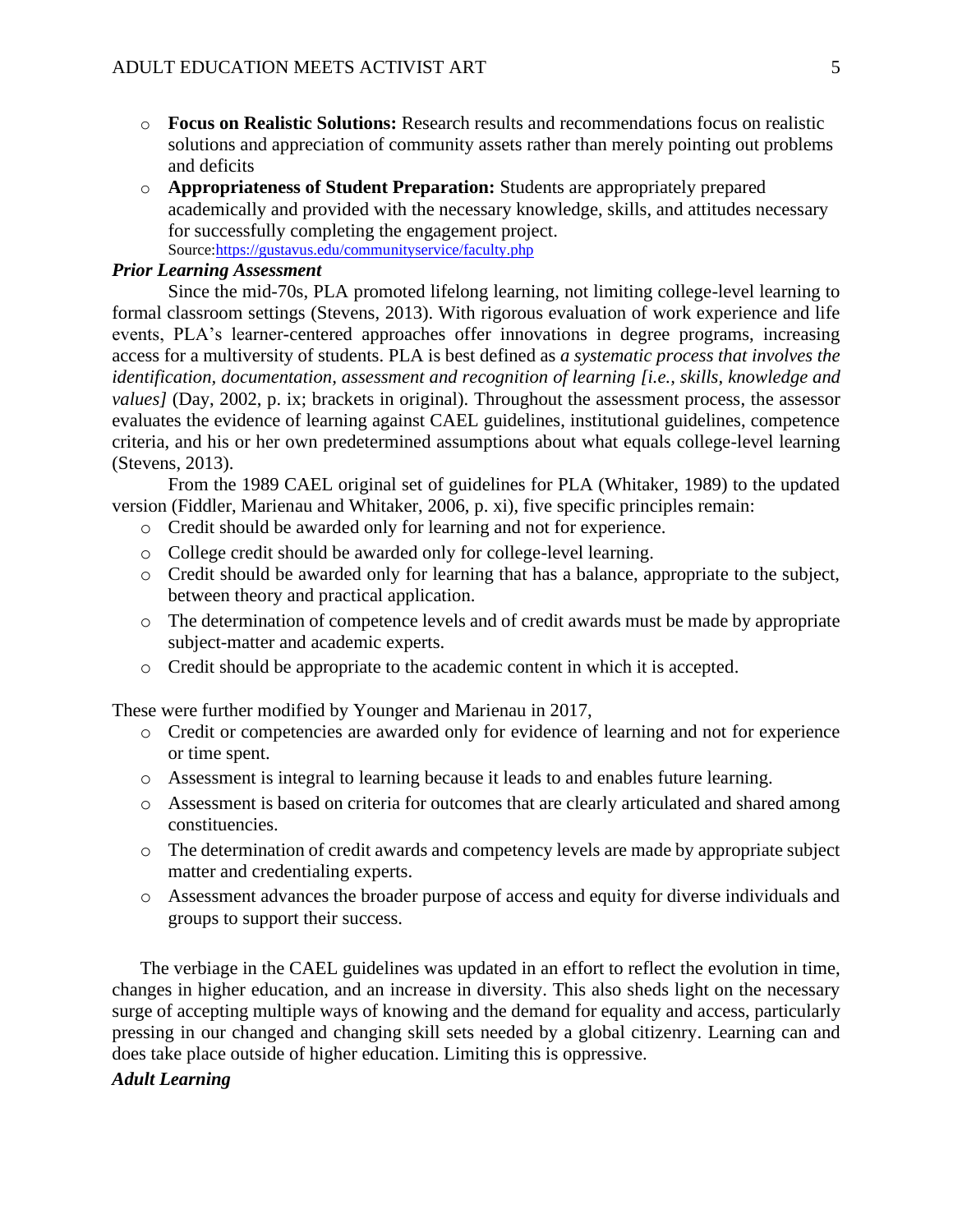As we know, adults learn in multiple ways. Within PLA, experience is vital, although the learning from that experience is crucial. Evidence of the Experiential Learning Cycle is often the pattern reflected within the mode chosen to demonstrate learning. According to Kolb (1984), experiential learning *is the process whereby knowledge is created through the transformation of experience. Knowledge results from the combination of grasping and transforming experience* (p. 41)*.* With that definition, experiential learning is learning derived from experiences in life, and it is imperative to add that this is learning outside of formal education (Rose, 1989).

Breaking this down further, formal learning is more organized, structured, and intentional *and is explicitly designated as* learning (Adam, 2008, p. 28). Formal learning typically includes course work, seminars, and workshops facilitated by higher education or organizations, and training meetings led by other faculty, companies, HR departments, or technology. Non-formal learning is an alternate and is considered a complement to formal learning. It is learning that occurs, has organization, and is implanted in planned activities or teaching skills. People without training or those with minimal formal training gain confidence and understand more of what they need to do by seeking help from others. Informal learning is happening constantly. Informal learning is not structured and is learner-centered. It is also intentional. Self-directed learning and lifelong learning are examples of informal learning. It is the individual pursuit of understanding.

That said, *teaching and learning* does not necessarily fit neatly into a box; certainly not into one of the boxes that are constructed based on an *either-or* blueprint designed by but one architect. It is necessary to acknowledge that learning cannot fully be defined, definitely not by educationists only. Learning has been viewed through a multiple of lenses, e.g., Critical Theory, Critical Race Theory, Feminist Theory, Liberatory Model, Gender Model, Queer Theory (Stevens & Strohschen, 2021). Applying alternate to conventionally accepted *ways of knowing* gives a fuller picture of the learning and allows learners to empower themselves when we validate that learning has taken place based on mutually designed means of assessment. Given our passion and compassion, our credos and curricula, and our vast and diverse knowledge and creativity of *how to teach*, it may but take a slight segueing into a *both-and* mindset to adapt our education institutions to the needs of today's and tomorrow's learners who ought to gain the so-termed  $21<sup>st</sup>$ Century skills.

#### **Conclusion**

Although an activist art projects is collaboratively designed learning experience by and with all participants, it is built upon instructional approaches that are grounded in the Metagogy theorem with its interdependent concepts, described above. As such, from the participatory and collaborative cross-cultural, cross-sector, cross-disciplinary teaching and learning activist art paradigm, Symposium participants were invited to extrapolate principles and tenets for novel design and delivery of *Adult Education* content and purpose in their context. Most importantly, with our analysis through the lenses of varying ideologies and theories, any arrived-at theoretical solutions were intended to lead us to further discourse, inquiry, research topics, and design infrastructure considerations at the Symposium to revisit the *why and how* of Adult Education for our 21st Century world. The perspectives of not only the Symposium facilitators, but also the insights from the vantage points of Symposium participants sought to inform the vision and mission of a future *Adult Education* praxis. Our array of ideals and ideas is poised to advance a rich narrative, essentially constituting inquiry topics. Moreover, the Symposium provided an added benefit by connecting participants for further critical discourse with proposed follow-up exchanges. The Symposium facilitators offer a vehicle for such continued dialogue within our established USA-wide and international partnerships and through publication and presentation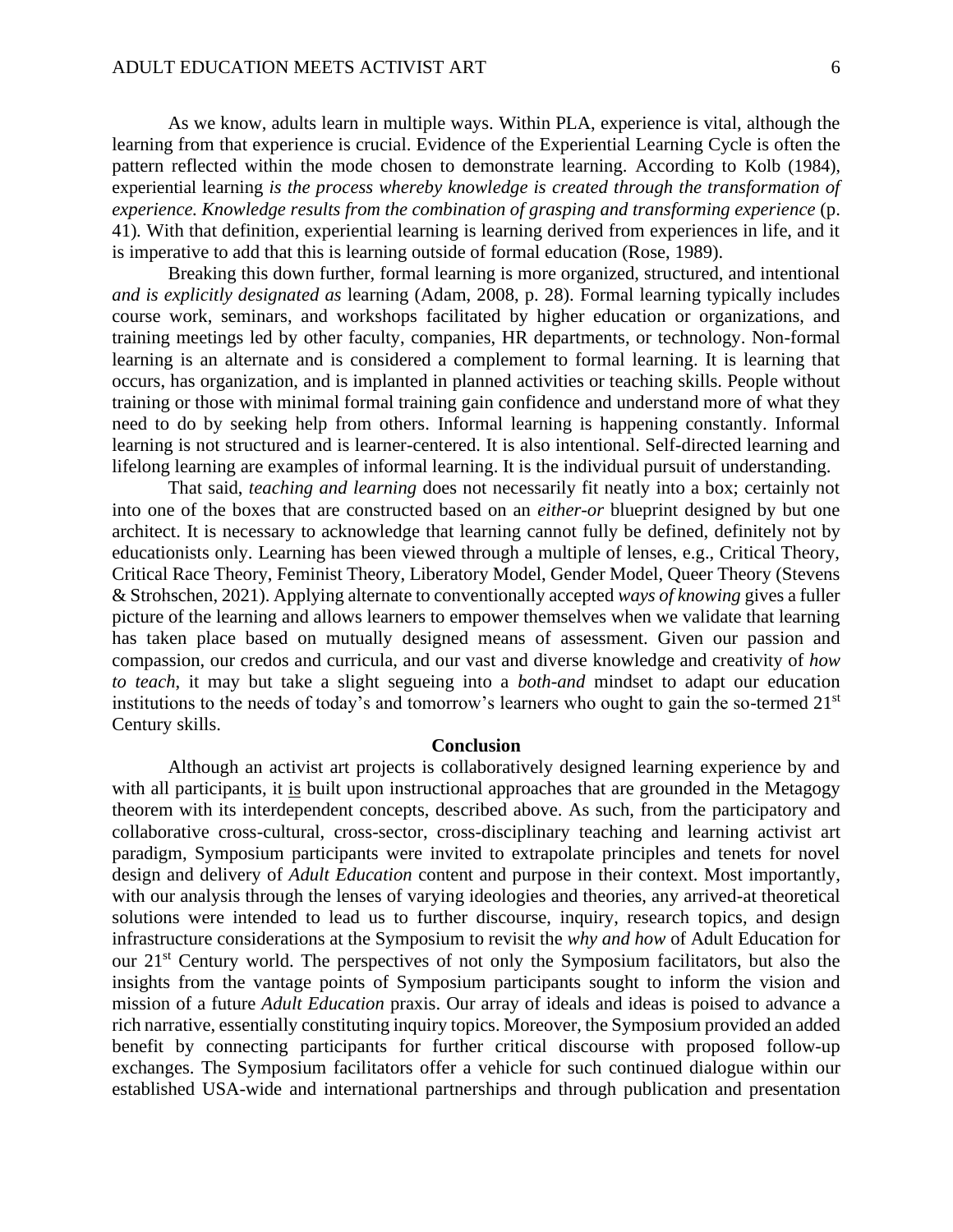opportunities, in addition to supporting the much-appreciated AERC-established conferences and webinars. *Contact the authors for more information*.

## **References**

- Adam, S. (2008). Why is the recognition of prior experiential learning important and what are the national and institutional implications of this for lifelong learning? In A. Rauhvargers & S. Bergan (Eds.). *New challenges in recognition: Recognition of prior learning and recognition in a global context* (pp. 27-48). Council of Europe Publishing.
- Alston, G. (2017). The Black Panther Party and Emancipatory Adult Education. [Paper]. Adult Education Research Conference.<https://newprairiepress.org/aerc/2017/roundtables/6>
- Brookfield, S. (1995). Becoming a Critically Reflective Teacher. Jossey-Bass.
- Chugai, O. (2014). Legislative History of Adult Education in the USA. [https://files.eric.ed.gov/fulltext/ED598051.pdf.](https://files.eric.ed.gov/fulltext/ED598051.pdf) (pp. 669-479).
- Darling-Hammond, L., Flook, L., Cook-Harvey, C., Barron, B., & Osher, D. (2020). Implications for Educational Practice of the Science of Learning and Development. *Applied Developmental Science, 24*(2), pp. 97-140. DOI: [10.1080/10888691.2018.1537791](https://doi.org/10.1080/10888691.2018.1537791)
- Day, M. (2002). *Assessment of prior learning: A practitioner's guide.* Nelson Thornes Ltd.
- Education for Everyone (2009). Adult Education and Development. The Hamburg Declaration on Adult Learning. AED 72/2009. [https://www.dvv-international.de/en/adult-education](https://www.dvv-international.de/en/adult-education-and-development/editions/aed-722009/documents/the-hamburg-declaration-on-adult-learning)[and-development/editions/aed-722009/documents/the-hamburg-declaration-on-adult](https://www.dvv-international.de/en/adult-education-and-development/editions/aed-722009/documents/the-hamburg-declaration-on-adult-learning)[learning](https://www.dvv-international.de/en/adult-education-and-development/editions/aed-722009/documents/the-hamburg-declaration-on-adult-learning)
- Facundo, B. (2014). Freire Inspired Programs in the United States and Puerto Rico: A critical evaluation. (Originally published by Latino Institute, Washington, D.C., in 1984. No copyright).
- Fiddler, M., Marienau, C., & Whitaker, U. (2006). *Assessing learning: Standards, principles & procedures* (2nd ed.). Kendall/Hunt.
- Freire, P. (1970). *Pedagogy of the oppressed*. Continuum Press.
- Gourlay, J., & Strohschen, G. (2019). (Eds.). *Building barriers and bridges: Interculturalism in the 21st Century*. Inter-disciplinary Net Research Project Series. ISBN: 978-1-84888- 325-3. Brill Academic Publisher. https://brill.com/view/title/38520 This volume was first published by Inter-Disciplinary Press in 2014. Inter-Disciplinary Press. https://www.interdisciplinarypress.net/online-store/ebooks/diversity-andrecognition/building-barriers-
- Han, P. C. (2011). Developing intercultural effectiveness competencies: The journey of transformative learning and cross-cultural learning for foreign-born faculty in American higher education. In C.J. Boden and S.M. Kippers (Eds.). *Pathway to Transformation: Learning in Relationship.* Information Age Publishing.
- Horton, M., Kohl, H., & Kohl, J. (1997). *The long haul: An autobiography*. Teachers College Press. [ISBN](https://en.wikipedia.org/wiki/ISBN_(identifier)) [0-8077-3700-3](https://en.wikipedia.org/wiki/Special:BookSources/0-8077-3700-3)
- Kolb, D. A. (1984). *Experiential learning: Experience as the source of learning and development.* Prentice Hall.
- Palmer, P.J., & Zajonc, A. with Scribner, M. (2010). *The heart of higher education:\ A call to renewal*. Jossey-Bass.
- Rieser, Andrew (2003): *The Chautauqua Moment: Protestants, Progressives, and the Culture of Modern Liberalism*. Columbia University Press, [ISBN](https://en.wikipedia.org/wiki/ISBN_(identifier)) [0231126425.](https://en.wikipedia.org/wiki/Special:BookSources/0231126425)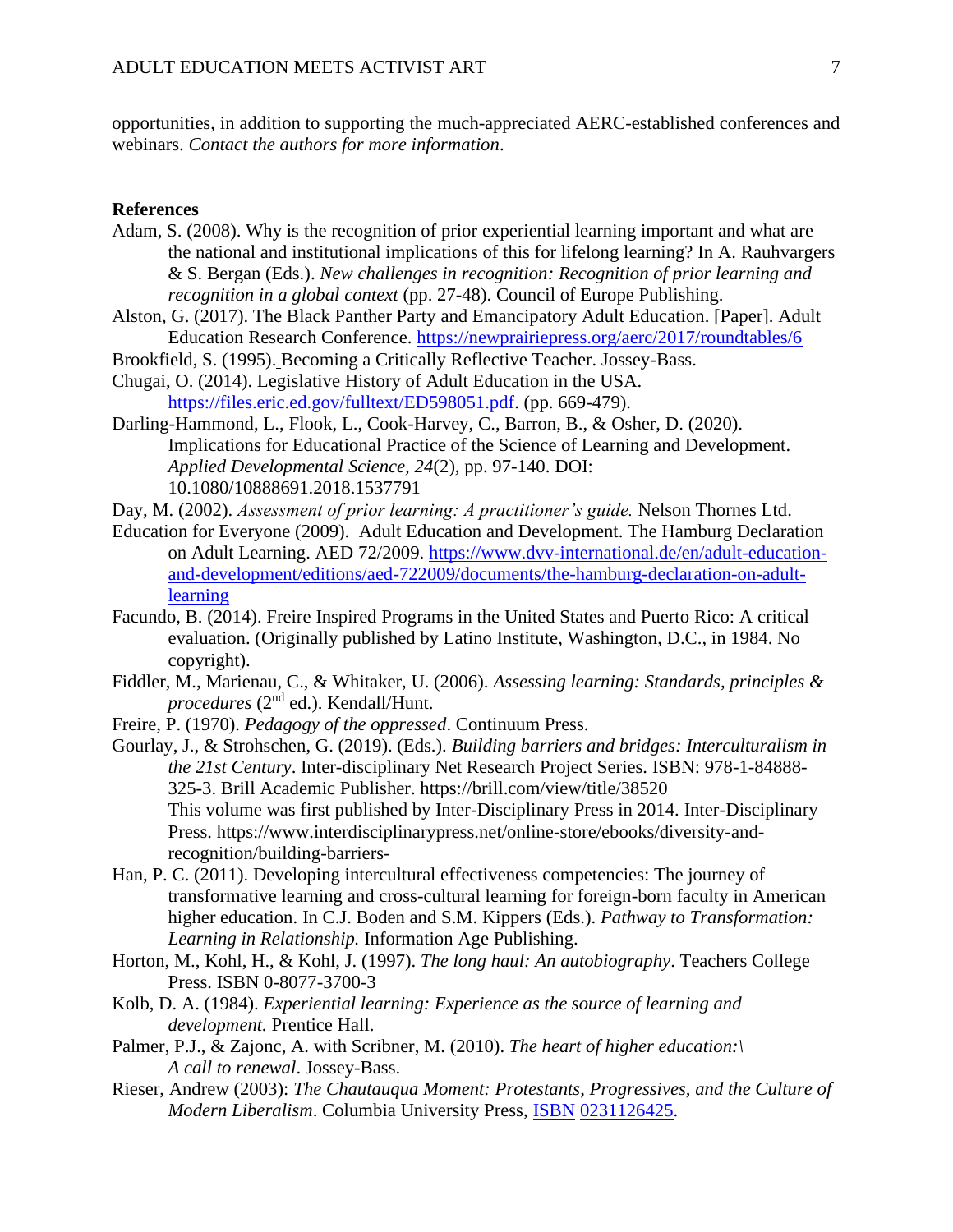- Rose, A. D. (1989). Non-traditional education and the assessment of prior learning. In S. B. Merriam and P. M. Cunningham (Eds.). *Handbook of adult and continuing education* (pp. 211-220). Jossey Bass.
- Stevens, C., & Strohschen, G. (June 2021). Prior Learning Assessment Re-theorizing: Refueling the Revolution. [Paper]. Adult Education in Global Times. International Research Conference. University of British Columbia.
- Stevens, C. R. (2013). *Defining and assessing college-level learning: Perceptions from faculty assessors of prior learning assessment portfolios* (Doctoral dissertation, NIU).
- Strohschen, G., & Elazier, K. (2007). The 21st Century adult educator: Strategic and consultative partner. *Assumption University Journal 1*(1), 42-53. Assumption University Press.
- Strohschen, G. (2009). *The handbook of blended shore education: Adult program development and delivery*. Springer Verlag.
- Strohschen, G. (2010). Framing a Philosophy for 21<sup>st</sup> Century Global Recurrent Education: From Blended shore to Metagogy. In V. Wang (Ed.). *Encyclopedia of Information and Communication Technology and Adult Education Integration.* (pp. 118-133). IGI Global .
- Strohschen, G. (2014). The Community Connexxions Project: A university's civic engagement approach to bridging racism and classism in urban Chicago by examining identity. In E. Tzadik, R. Vemuri, and R. Fisher (Eds.). [Proceedings]. 7<sup>th</sup> Global Conference on Interculturalism, Meaning and Identity. March 18-20. Prague, Czech Republic.
- Strohschen, G., & Associates. (2016). *The Metagogy project: A theorem for a contemporary adult education praxis.* American Scholars Press*.*
- Strohschen, G., & Lewis, K. (Eds.). (2019). *Competency-based and social-situational approaches for facilitating learning in higher education*. IGI Global.
- Smith, J. (n.d.) Teena's Legacy. https://teenaslegacy.com/
- UNESCO. (2003). World Declaration on Higher Education for the 21st Century: Vision and Action. Second Session of the Regional World Conference on Higher Education. *UNESCO Asia and Pacific Regional Bureau for Education*, *UNESCO/REF1*. Bangkok.
- Younger, D., & Marienau, C. (2017) *Assessing learning: Quality standards and institutional commitments*. (3rd ed.). Kendall/Hunt.

Whitaker, U. (1989). *Assessing standards, principles, and procedures.* CAEL.

## **Figure 1**

*The discarded chair and its transformed self after the demonstration event*